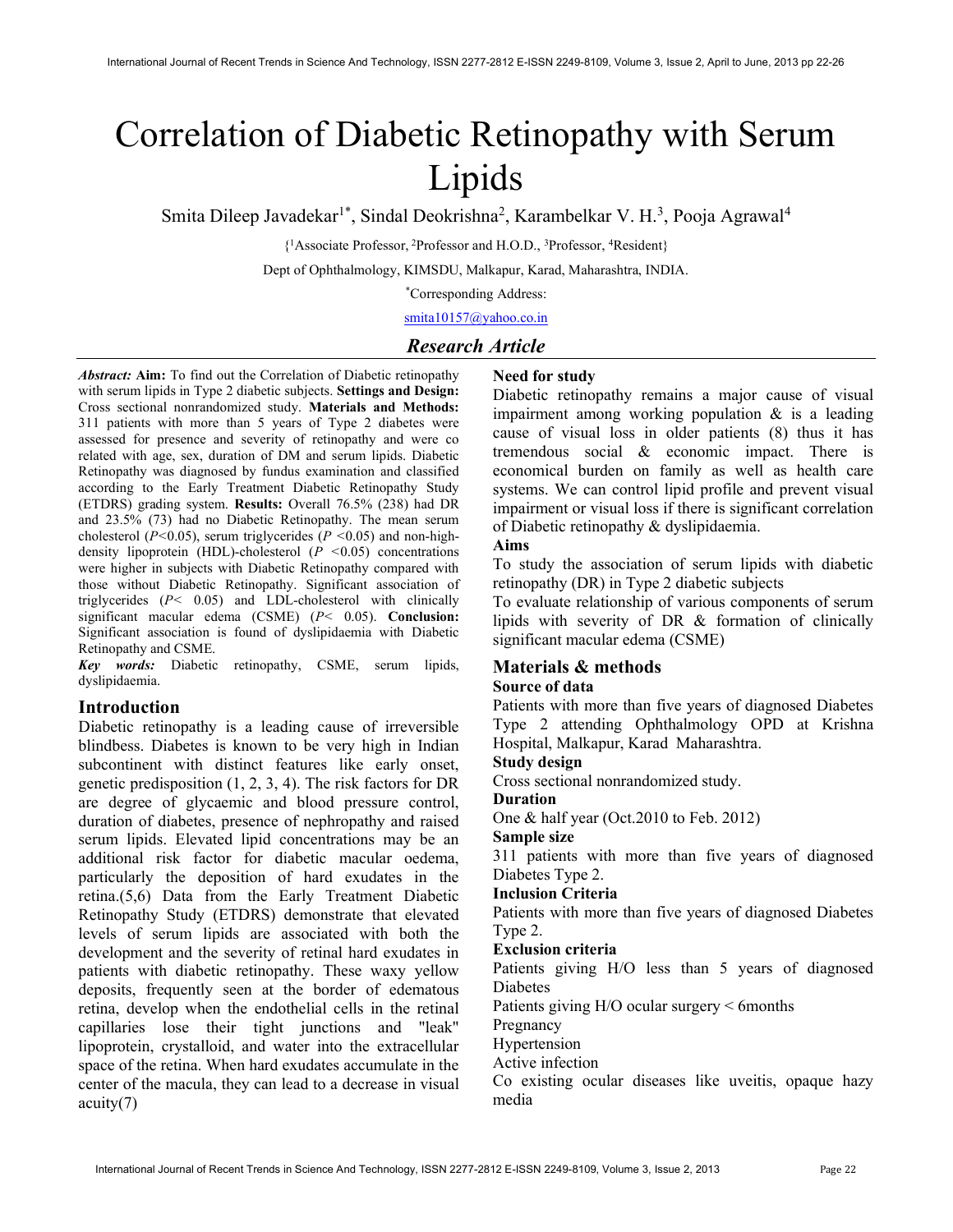Retinal vascular diseases due to other causes than due to Diabetic Retinopathy

Vitreoretinal degenerations & dystrophies

High Myopia

Non compliant patients

# Methodology

Patients having more than five years of diagnosed Diabetes Type 2 were enrolled into study after taking informed & written consent.

All preliminary Ophthalmological examination along with slit lamp examination was carried according to proforma.

Detailed fundoscopy was done with indirect ophthalmoscope with 20D lens and slit lamp biomicroscopy with 78D lens.

Fundus photographs were taken in patients with any grade of Diabetic Retinopathy by Topcon fundus camera Patients were grouped as Group A without retinopathy &

Group B with retinopathy.

Group B was further grouped according to modified Early Treatment of Diabetic Retinopathy Study (ETDRS) protocol as follows

Group 1 patient with mild nonproliferative diabetic retinopathy (NPDR)

Group 2 moderate non proliferative diabetic retinopathy (NPDR)

Group 3 patients with severe NPDR

Group 4 Patients with proliferative diabetic retinopathy(PDR)

Presence of hard exudates was noted

Clinically significant macular edema (CSME)using slitlamp biomicroscopy with 78D lens was noted & severity was recorded as

1 Mild CSME –Retinal thickening at or near macula

2 Moderate CSME – Hard exudates with retinal thickening at or near macula

3 Severe CSME - Zone or zones of retinal thickening 1 disc area in size, at least part of which is within one disc diameter of center of macula

Preliminary investigations (CBC, BSL fasting & post prandial, Routine urine, Glycosylated Hb, ECG) were done in each & every patient

Serum lipid measurements using fasting samples were done. Analysis of serum cholesterol, serum triglycerides and cholesterol components like high-density lipoprotein (HDL)-cholesterol

LDL-cholesterol were calculated

Serum cholesterol > 200mg/dl, HDL< 40mg/dl, LDL > 100mg/dl, Triglycerides > 150mg/dl were considered as dyslipidaemia (Harrison's Principles of Internal Medicine 17th edition)

# Statistical Analysis

P value less than 0.05 was considered statistically significant.

Various univariate analysis were done to evaluate effect of factors such as age, sex, duration of diabetes on degree of retinopathy & CSME

# Results

From Oct.2010 to Feb. 2012 total 311patients with more than five years of diagnosed Diabetes Type 2 attending Ophthalmology OPD at Krishna Hospital, Malkapur, Karad, Maharashtra. were analysed and data obtained is as follows

Total 311 patients were evaluated out of which 238  $(76.52\%)$  had diabetic retinopathy & 73 (23.48%) were not having Diabetic retinopathy

129 patients had various grades of CSME

 $Age - 20$  to 80 yrs

 $Males - 207$ , Females  $-104$ 

Duration of diabetes  $-5$  to 25 years

| <b>Table 1:</b> Relationship between Age & Diabetic Retinopathy |                |            |                |         |         |              |
|-----------------------------------------------------------------|----------------|------------|----------------|---------|---------|--------------|
| Age                                                             | <b>Group A</b> |            | <b>Group B</b> |         |         | <b>Total</b> |
|                                                                 |                | Group1     | Group 2        | Group 3 | Group4  |              |
| $20 - 40$                                                       | 1(1%)          | 6(8%)      | 4(4%)          | 1(2%)   | 1(4%)   | 13           |
| $41 - 60$                                                       | 22(44%)        | 33(42%)    | 45(46%)        | 18(46%) | 6(26%)  | 134          |
| >60                                                             | 40(55%)        | $39(50\%)$ | 49(50%)        | 20(52%) | 16(70%) | 164          |
| <b>Total</b>                                                    | 73             | 78         | 98             | 39      | 23      | 311          |

With increasing age there is significantly increased prevalence of Diabetic Retinopathy  $P \le 0.05$ 

| Absent     | Mild    | Moderate | <b>Severe</b> | Total                                           |  |
|------------|---------|----------|---------------|-------------------------------------------------|--|
| 9(5%)      | 2(3%)   | 2(4%)    | $0(0\%)$      | 13                                              |  |
| 82(45%)    | 20(31%) | 25(54%)  | 7(39%)        | 134                                             |  |
| $91(50\%)$ | 42(66%) | 20(42%)  | 11(61%)       | 164                                             |  |
| 182        | 64      | 47       | 18            | 311                                             |  |
|            |         |          |               | <b>Table 2:</b> Relationship between age & CSME |  |

Table 2: Relationship between age & CSME

Prevalence of CSME significantly increases with age P < 0.05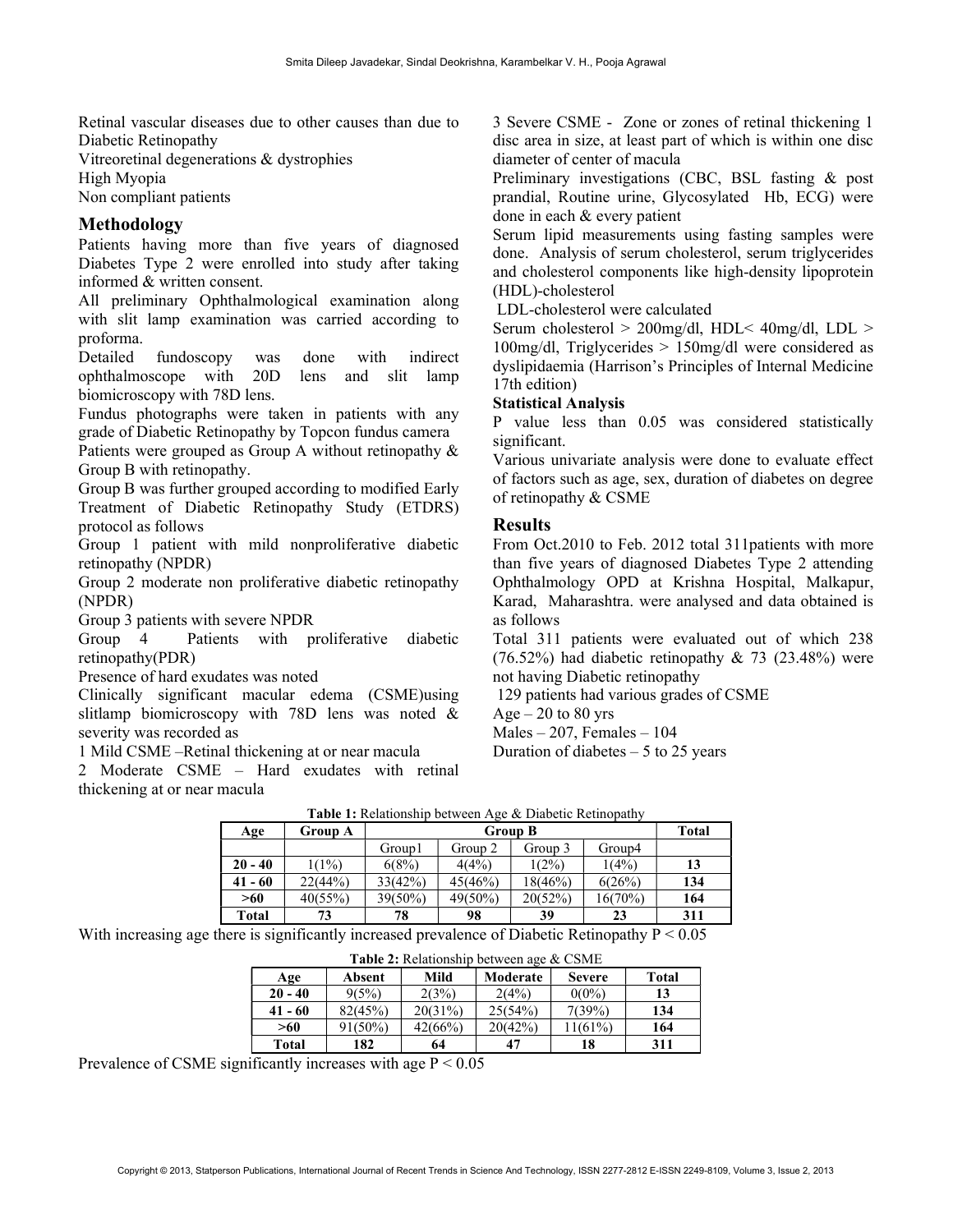| Table 3: Relationship between sex & Diabetic Retinopathy |  |  |  |
|----------------------------------------------------------|--|--|--|
|----------------------------------------------------------|--|--|--|

| <b>Sex</b> | Group A    | <b>Group B</b> |         |         |         | Total |
|------------|------------|----------------|---------|---------|---------|-------|
|            |            | Group1         | Group 2 | Group 3 | Group4  |       |
| Male       | 51(70%)    | 49(63%)        | 65(67%) | 28(72%) | 14(74%) | 207   |
| Female     | $22(30\%)$ | 29(37%)        | 33(33%) | 1(28%)  | 9(26%)  | 104   |
| Total      | 73         | 78             | 98      | 39      | 23      | 311   |

There was no significant relationship between sex  $&$  various stages of Diabetic Retinopathy ( $P > 0.05$ )

| <b>Table 4:</b> Relationship between sex & CSME |          |         |          |               |         |
|-------------------------------------------------|----------|---------|----------|---------------|---------|
| <b>Sex</b>                                      | Absent   | Mild    | Moderate | <b>Severe</b> | Total   |
| Male                                            | 117(64%) | 48(75%) | 30(64%)  | 12(67%)       | 207     |
| Female                                          | 65(36%)  | 16(25%) | 17(36%)  | 6(33%)        | 104     |
| Total                                           | 182      | 64      | 47       | 18            | 311     |
| .                                               |          | $\sim$  | -------  |               | - - - - |

There was no significant relationship between sex & various stages of CSME ( $P > 0.05$ )

| <b>Table 5:</b> Relationship between duration of Diabetes Mellitus(DM) & Diabetic Retinopathy |  |
|-----------------------------------------------------------------------------------------------|--|
|-----------------------------------------------------------------------------------------------|--|

| <b>Duration of DM</b> | Group A | <b>Group B</b> |         |         | Total  |     |
|-----------------------|---------|----------------|---------|---------|--------|-----|
|                       |         | Group1         | Group 2 | Group 3 | Group4 |     |
| $5 - 10$ vrs          | 49(47%) | 36(3%)         | 24(22%) | 7(5%)   | 8(6%)  | 104 |
| $11 - 25$ vrs         | 24(12%) | 42(20%)        | 74(35%) | 32(15%) | 15(7%) | 207 |
| Total                 | 73      | 78             | 98      | 39      | 23     | 311 |

As duration of Diabetes increases prevalence of Retinopathy also significantly increases  $(P < 0.05)$ 

| <b>Table 6:</b> Relationship between duration of Diabetes Mellitus(DM) & CSME |  |  |  |
|-------------------------------------------------------------------------------|--|--|--|
|-------------------------------------------------------------------------------|--|--|--|

| <b>Duration of DM</b> | Absent   | Mild    | Moderate   | <b>Severe</b> | Total |
|-----------------------|----------|---------|------------|---------------|-------|
| $5 - 10$ vrs          | 74(71%)  | 14(15%) | $12(11\%)$ | 4(3%)         | 104   |
| $11 - 25$ vrs         | 108(52%) | 50(24%  | 35(17%)    | 14(7%)        | 207   |
| Total                 | 182      | 64      | 47         | 18            | 311   |

As duration of Diabetes increases prevalence of CSME also significantly increases (P < 0.05)

| <b>Table 7:</b> Relationship between Diabetic retinopathy & Dyslipidaemia |         |            |                |            |         |     |
|---------------------------------------------------------------------------|---------|------------|----------------|------------|---------|-----|
| Dyslipidaemia                                                             | Group A |            | <b>Group B</b> |            |         |     |
|                                                                           |         | Group1     | Group 2        | Group 3    | Group4  |     |
| Present                                                                   | 24(33%) | 38(49%)    | 45(46%)        | 23(59%)    | 15(65%) | 145 |
| Absent                                                                    | 49(67%) | $40(51\%)$ | 53(54%)        | $16(41\%)$ | 8(35%)  | 166 |
| <b>Total</b>                                                              | 73      | 78         | 98             | 39         | 23      | 311 |

145 (49.51%) patients had dyslipidaemia out of which 121(83.44%) had Diabetic retinopathy & 83(57.24%) had CSME independent of levels of Hb1Ac. 96 (66.20%) had reduced Best corrected visual acuity (BCVA)

| <b>Table 8:</b> Relationship between CSME & Dyslipidaemia |                      |                |          |               |                                 |  |
|-----------------------------------------------------------|----------------------|----------------|----------|---------------|---------------------------------|--|
| <b>Dyslipidaemia</b>                                      | Absent               | Mild           | Moderate | <b>Severe</b> | <b>Total</b>                    |  |
| Present                                                   | 59(32%)              | $45(70\%)$     | 30(64%)  | 1(61%)        | 145                             |  |
| Absent                                                    | 123(68%)             | 19(30%)        | 17(36%)  | 7(39%)        | 166                             |  |
| Total                                                     | 182                  | 64             |          | 18            | 311                             |  |
| $\mathbf{r}$<br>$\sim$                                    | $\sim$ $\sim$ $\sim$ | $\cdot$ $\sim$ |          |               | $\cdot$ $\cdot$ $\cdot$ $\cdot$ |  |

Prevalence of Diabetic Retinopathy & CSME was significantly higher in Dyslipidaemia patients ( $P < 0.05$ )

Table 9: Relationship between Diabetic retinopathy, CSME & Dyslipidaemia

| <b>Control of DM</b> | No. of pts with Retinopathy | No. of pts with CSME |
|----------------------|-----------------------------|----------------------|
| Hb1Ac>6%             |                             |                      |
| $Hb1Ac \leq 6\%$     | 56                          |                      |
| Total                | 21                          |                      |
| P Value              | >0.05                       | >0.05                |

Dyslipidaemia was independent of levels of Hb1Ac

Table 10: Distribution of various lipid components among Diabetic retinopathy patients

| <b>Deranged Lipid component</b> | No. of patients |
|---------------------------------|-----------------|
| Total cholesterol               |                 |
| HDL.                            | 88              |
| LDL                             | 64              |
| VLDL                            | 74              |
| Triglycerides                   | 134             |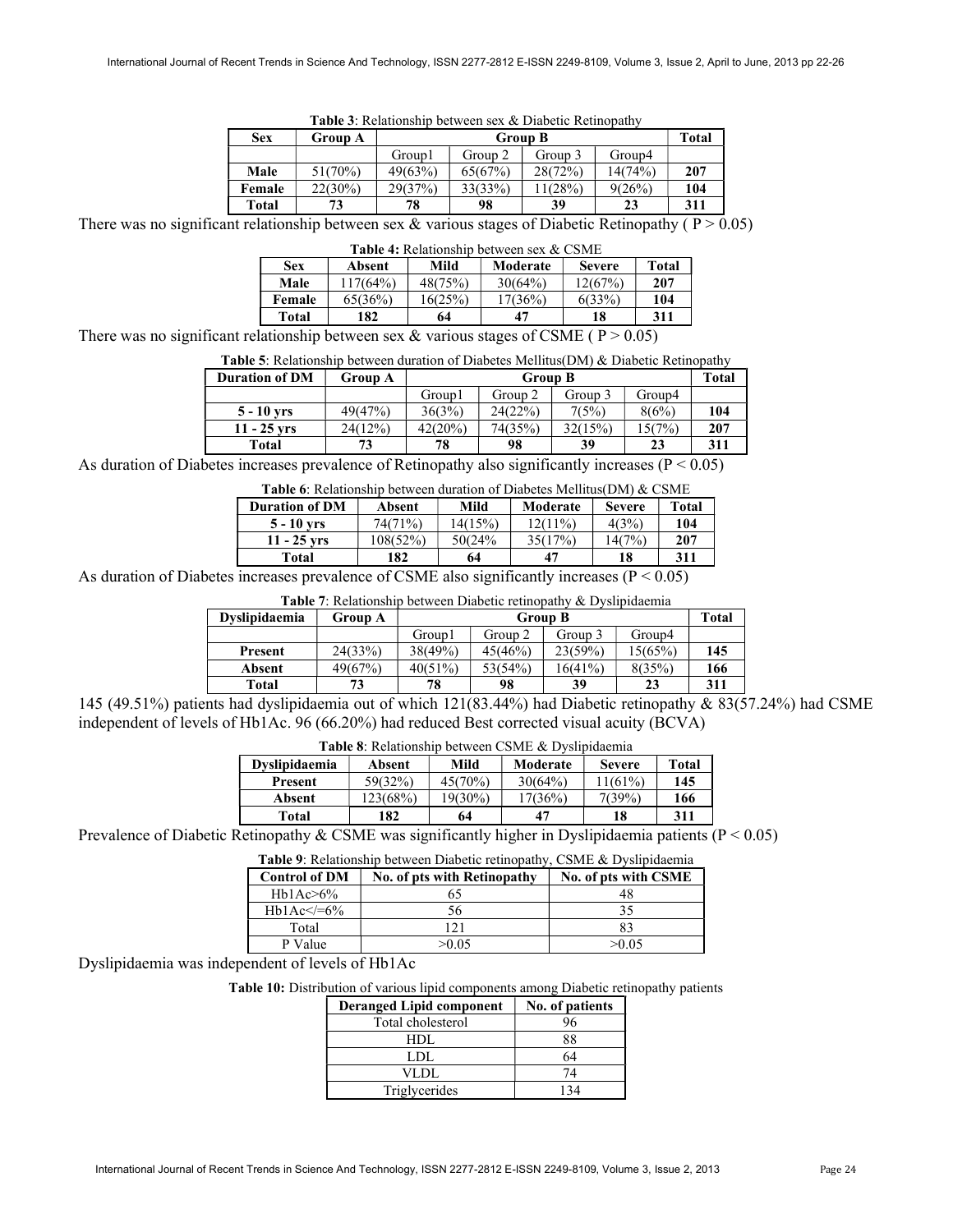| <b>Deranged Lipid component</b> | No. of patients |
|---------------------------------|-----------------|
| Total cholesterol               |                 |
| HDL.                            |                 |
| LDL.                            | 56              |
| VLDL                            |                 |
| Triglycerides                   |                 |

Table 11: Distribution of various lipid components among CSME patients

Triglycerides & HDL were more deranged in Diabetic Retinopathy, while Triglycerides & LDL were more deranged in CSME patients.

#### **Discussion**

Various studies have shown an association of Dyslipidimia with macrovascular complications of diabetes (e.g. coronary artery disease), but few have studied the association of serum lipids with microvascular complications such as DR and the available results are conflicting (9–21). Association of LDL-cholesterol in subjects with DR was first shown by Dornan *et al.* (9). Severity of hard exudates in macula with unadjusted serum cholesterol was observed in Wisconsin Epidemiology Study of Diabetic Retinopathy (WESDR), Klein *et al.* (10)/ In our study we have found significant association of dyslipidaemia & Diabetic retinopathy (83.44%) as well as CSME(57.24%). Similar results were seen in ETDRS and WESDR studies ( 10,12). In comparison to other components Triglycerides & HDL were more deranged in Diabetic Retinopathy, while Triglycerides & LDL were more deranged in CSME patients This also correlates with ETDRS and WESDR studies (10,12). Elevated total cholesterol also showed significant reduced BCVA  $(66.20\%)$  ( P < 0.05). According to above observations it is seen that Diabetic retinopathy & CSME both have higher prevalence in productive age group. At this age children & parents are dependent on him economically. If he is visually handicapped at this age there is economical as well as social burden on family, society & healthcare systems. It is also observed that as duration of Diabetes increases chances to have Diabetic retinopathy & CSME also increase. So we have time in our hands to convince these patients regarding control of serum Lipids. All clinicians should be aware of Retinal complications of Diabetes.

## Conclusion

Deranged values of total cholesterol are an independent risk factor for the Diabetic retinopathy & CSME. Triglycerides & HDL are deranged in Diabetic Retinopathy, while Triglycerides & LDL are more deranged in CSME patients. Along with regular blood sugar check up all Diabetics should get their serum lipids checked up regularly & control them if deranged. Preservation of good vision may be a motivating factor for lowering serum lipids.

#### References

- 1. Ramchandran A, Jali MV, Mohan V, Snehlata C, Vishvanathan M. Higher prevalence of diabetes in an urban population in south India BMJ 297, 587- 90, 1988.
- 2. Mohan V, Ramchandran A, Snehlata C, Mohan R, Bharni G, Vishvanathan M. High prevalence of maturity onset diabetes of young(MODY) among Indians Diabetes care 8, 371-4, 1985.
- 3. Mohan V, Sharp PS, Aber V, Mather HM, Kohner E M. Family histories of Asian Indianad European NIDDM patients Pract Diabetes(U.K.)3, 254- 6, 1986.
- 4. Vishvanathan M. Mohan V, Snehlata C, Ramchandran A High prevalence of Type 2 diabetes (NIDDM) among offspring of conjugal type 2 diabetic patients in south India. Diabetologica 28, 907-10, 1985.
- 5. Porta M, Bandello F. Diabetic retinopathy—a clinical update. Diabetologia, 45: 1617–1634, 2002.
- 6. Aiello LP, Cahill MT, Wong JS. Systemic considerations in the management of diabetic retinopathy. Am J Ophthalmol., 132:760–776, 2001.
- 7. Ferris FL 111, Patz A: Macular edema: a complication of diabetic retinopathy. Surv Ophthalmol 28:452-461,1984.
- 8. Marshall, S.M., & Flyvbjerg, A. Prevention & early detection of vascular complications of diabetes BMJ 333, 475- 480, 2006.
- 9. Dornan TL, Carter RD, Bron AJ, Turner RC, Mann JI. Low densitylipoprotein cholesterol: an association with the severity of diabeticretinopathy. Diabetologia., 22: 167–170, 1982.
- 10. Klein BE, Klein R, Moss SE. Is serum cholesterol associated with progression of diabetic retinopathy or macular edema in persons with younger-onset diabetes of long duration? Am J Ophthalmol; 128: 652–654, 1999.
- 11. Ferris FL 3rd, Chew EY, Hoogwerf BJ. Serum lipids and diabetic retinopathy. Diabetes Care; 19: 1291–1293, 1996.
- 12. Chew EY, Klein ML, Ferris FL 3rd, Remaley NA, Murphy RP, Chantry K et al. Association of elevated serum lipid levels with retinal hard exudate in diabetic retinopathy. Early Treatment Diabetic Retinopathy Study (ETDRS) Report 22. Arch Ophthalmol; 114: 1079–1084, 1996.
- 13. Rema M, Mohan V, Susheela L, Ramachandran A, Viswanathan M. Increased LDL cholesterol in non insulin dependent diabetes with maculopathy. Acta Diabetologica Latina; 21: 85–89, 1984.
- 14. el Haddad OA, Saad MK. Prevalence and risk factors for diabetic retinopathy among Omani diabetics. Br J Ophthalmol; 82:901–906, 1998.
- 15. Mouton DP, Gill AJ. Prevalence of diabetic retinopathy and evaluation of risk factors. A review of 1005 diabetic clinic patients. S Afr Med J.; 74: 399–402, 1998.